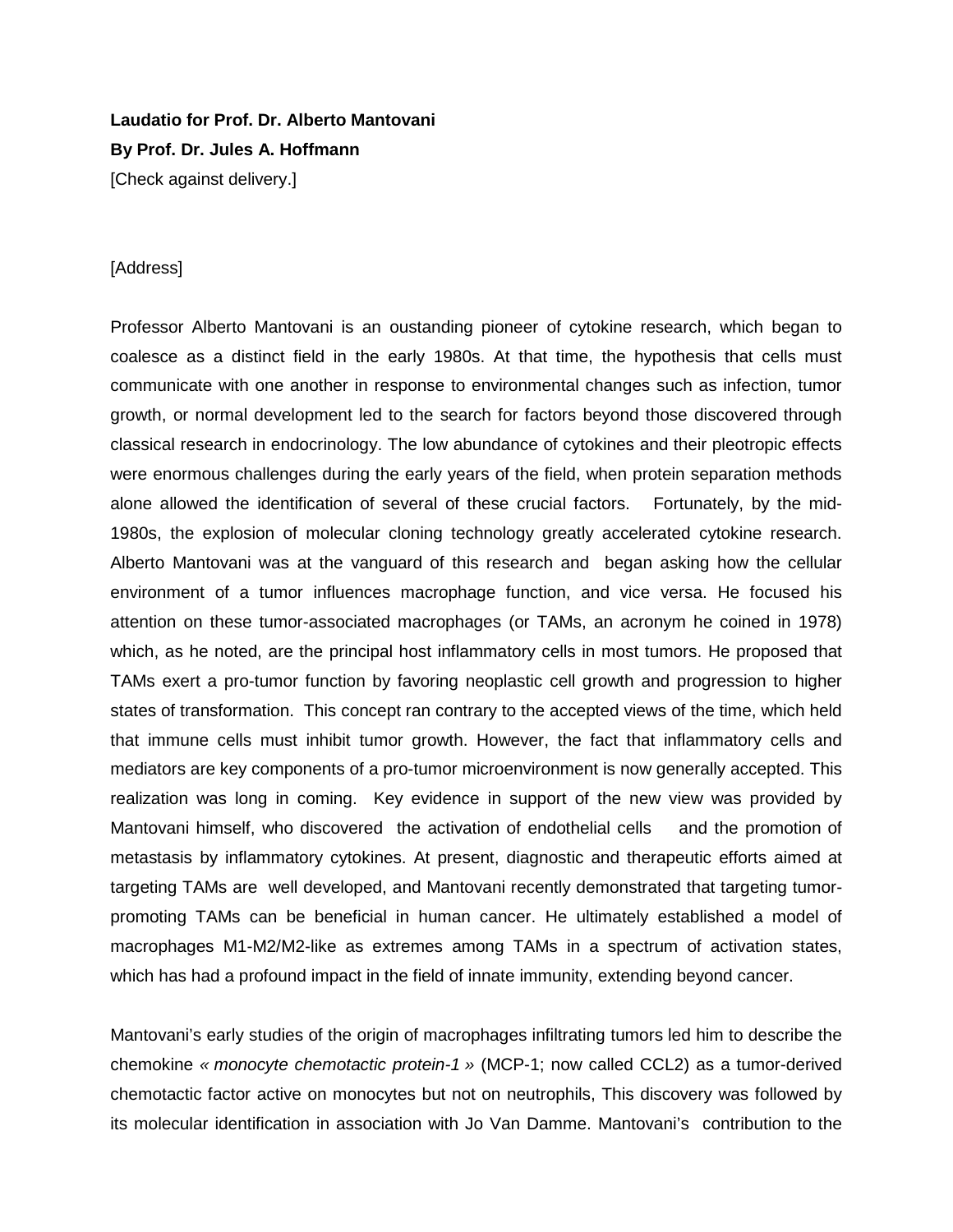birth and development of the chemokine field was pre-eminent and is recognized as such by his peers.

Alberto Mantovani and coworkers further showed that chemokines act on dendritic cells and orchestrate dendritic cell trafficking. Their analyses revealed that chemokines differentially affect polarized Th1 and Th2 populations, and that chemokines encoded by the oncogenic virus HHV8 (involved in Kaposi's sarcoma and hematological neoplasias) preferentially attract Th2 and T regulatory cells. These studies thus identified a novel pathway for subversion and diversion of effective anti-viral/anti-tumor immunity. The contemporaneous observation that chemokine receptors are differentially expressed in T cell types has had a major impact in immunology.

Maintaining his focus on genetic and molecular links between human cancer and inflammation, Mantovani discovered that the chemokine receptor CXCR4, frequently upregulated in cancer, is controlled by the HIF-von Hippel Lindau pathway. Moreover, in collaboration with Dr Pierotti, A. Mantovani linked a common cancer-causing genetic anomaly in humans, that is the RET-PTC rearrangement, to activation of a distinct proinflammatory program *in vitro* and *in vivo*.

Dr. Mantovani also made seminal contributions to the general field of inflammatory cytokines. He identified the type II interleukin-1 (IL-1) receptor as a decoy receptor, i.e., a molecular trap for the agonist which can inhibit signaling in a dominant manner. This discovery of a decoy receptor was without precedent in biology and represented a paradigm shift in the face of the original classical definition of "receptor" by Langley in the first half of the 20th century, which includes ligand recognition and signalling. It is now apparent that decoy receptors are widely employed to regulate the action of cytokines, chemokines and growth factors.

Alberto Mantovani was also the first to describe the key role of the adaptor MyD88 in signaling by TLR4, and he also defined key elements of the TLR signaling cascade. This ground-breaking study paved the way to the subsequent dissection of the role of the MyD88 pathway in TLR signaling and in IL-1 signaling in innate immunity, inflammation and cancer. By itself, it represented a major body of work. Mantovani went on to discover negative regulators of these signaling pathways and together with his group cloned and characterized the TIR8/SIGIRR molecule (also called IL-1R8) now known as an essential regulator of inflammation and inflammation-associated cancer.

More recently, while pursuing and extending their interests in innate immunity, Alberto